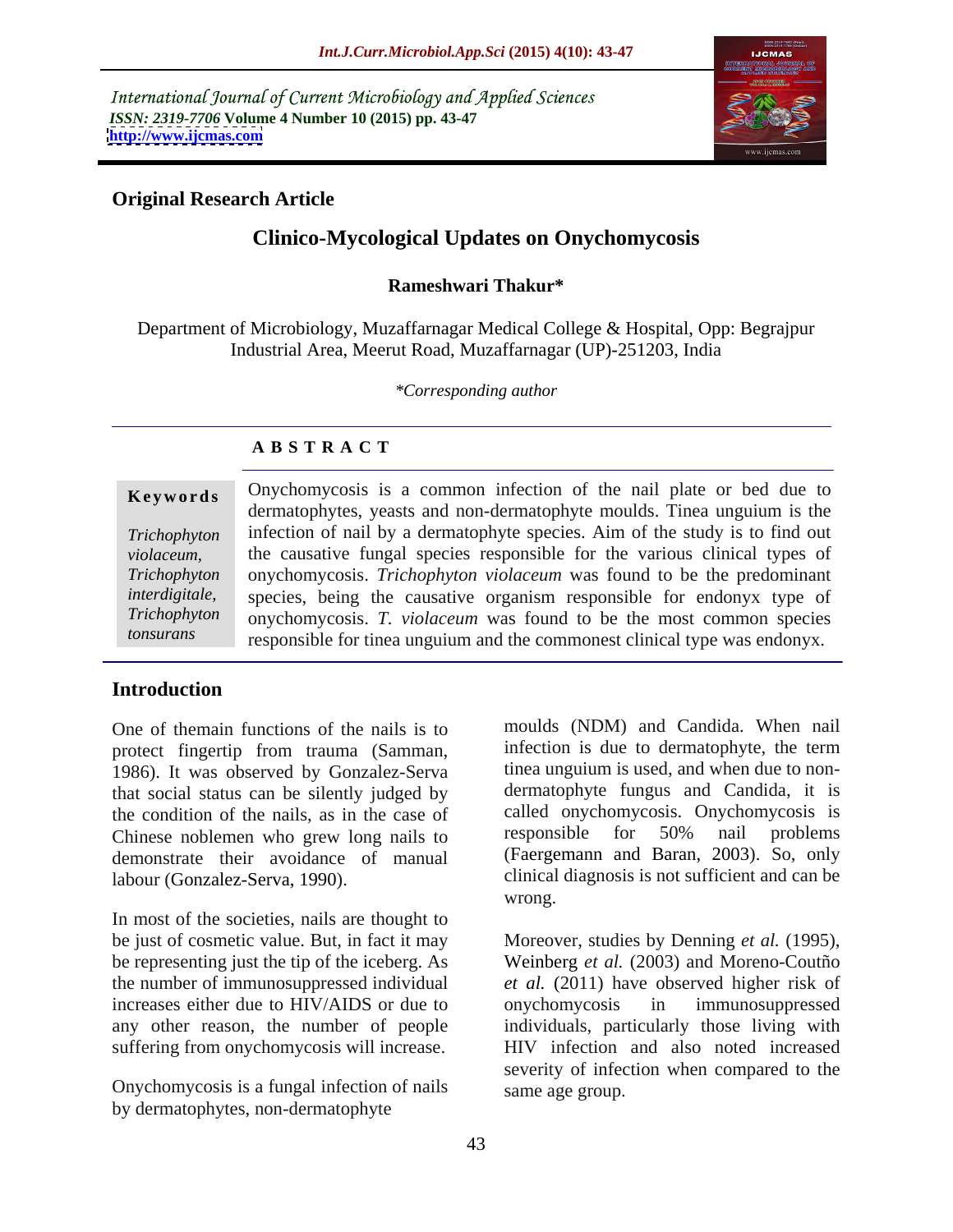A total of 110 patients were referred to the sterile nail clipper and subungual debris was lab with the clinical diagnosis of collected with the help of No.15 surgical onychomycosis. Patients presented with blade in sterile petridishes and labeled. different clinical forms as mentioned in the Potassium hydroxide (KOH) mounts were table (Samman, 1986) and others came with prepared in 20% KOH to look for the fungal deformed, discolored nails with subungual elements. debris. Nail samples were collected after



**Figure.1** *T. violaceum* **Figure.2** *T. interdigitale*



**Figure.3** Tine unguium of left hand affecting the state of the state of the state of the state of the state of the state of the state of the state of the state of the state of the state of the state of the state of the st little, ring & middle finger. Endonyx type of **Figure.** The unguium of all 10 ring nail invasion in a 10 yr old boy the sum of the series of the material was solution was the series of the series of the series of the series of the series of the series of the series of the series of the series of the seri



on two plates of Sabouraud's dextrose agar with the Derm agar plate. Differentiation of with chloramphenicol and Derm agar. One Candida species was done on CHROM<sup>TM</sup> plate of Sabouraud's dextrose agar was agar.

**Material and methods** thorough cleaning with 70% isopropyl alcohol. Nail clippings were collected with a elements.





**Figure.4** Tine unguium of all 10 ring fingers. *T. violaceum* was isolated. Endonyx type of nail invasion (HIV positive 22year old female).



**Figure.5** Total dystrophy **Figure.6** Melanonychia of all fingernails onychomycosis. KOH  $\&$  culture  $\&$  Tinea unguium due to *T. violaceum*. negative and on AZT negative and on AZT & Tinea unguium due to *T. violaceum*. HIV positive and on AZT

Samples from each patient were inoculated incubated at 37°C and one at 25°C along *Candida* species was done on CHROM TM agar.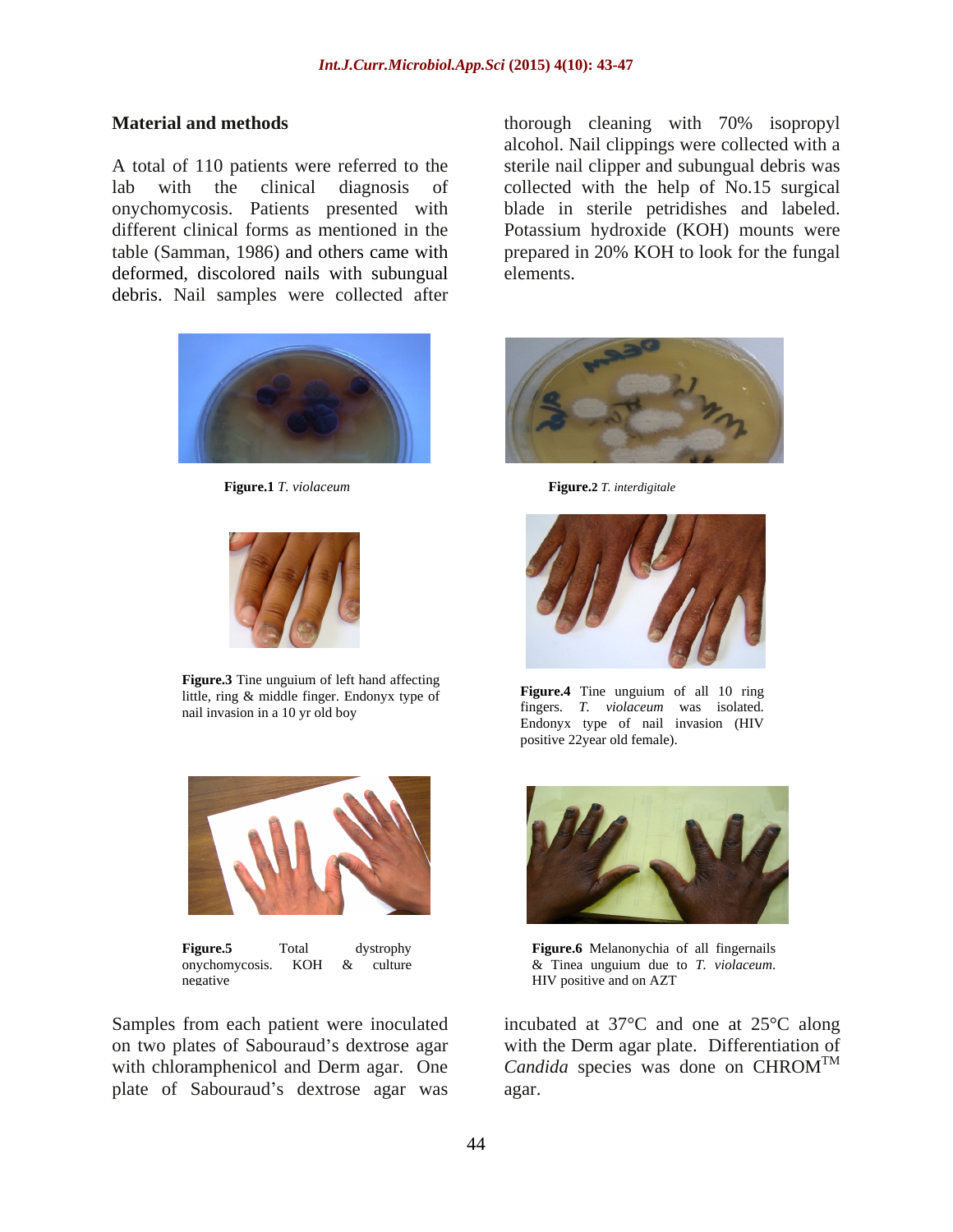For dermatophytes, KOH and culture positive or culture positive samples were table 2. Maximum cases of onychomycosis considered positive. For NDM, both KOH were seen in the age group >41years and culture positive samples were  $16(40\%)$  (Table 3). considered positive. Also, a second sample

There were four cases of total dystrophic patients. NDM fungus was isolated from the discoloration and various clinical patterns fingernails due to T. violaceum (Figure 1). were mentioned in table 1 and the In only 10 patients, HIV positive status was

Different species of dermatophytes, NDM violaceum (Figure 6).

and *Candida* species isolated is as given in 16(40%) (Table 3).

was taken and if both KOH and culture were In this study, there were 25 (62.5%) females positive, it was considered positive. Patients and 15 (37.5%) males with onychomycosis. with positive direct microscopy and with a Fingernail involvement was more common negative culture were excluded. 32(80%) and toenail involvement was **Results and Discussion** fingernails with culture positive for *T.*  Nail samples were collected from 110 and they were HIV positive. Onychomycosis patients: of the fingernails due to Candida was seen in KOH positive 35 (31.82%) Onychomycosis of the toenails due to *T.*  Culture positive 40 (36.33%) *interdigitale* 2 (5%) (Figure 2) and *T.*  onychomycosis, all wee KOH and culture toenails of 4(10%) male patients and negative. These patients were females in the Candida from one male patient. Out of a age group of 20 40years (Figure 5). Patients total 40 patients 23(57.5%) females and presented with thickened nails and yellow  $07(17.5%)$  males had onychomycosis of the classification given below is according to known. One HIV positive female patient Baran *et al.* (1998). was on AZT and had melanonychia along 8(20% all males). Involvement of 10 *violaceum* was seen in two female patients 2 females and of toenail in one male patient. *tonsurans* 1 (2.5%) was seen in three male patients. NDM fungus was isolated from the fingernails due to *T. violaceum* (Figure 1). In only <sup>10</sup> patients, HIV positive status was with tinea unguium of fingernails due to *T. violaceum* (Figure 6).

| <b>Clinical types</b>      | No &%        |
|----------------------------|--------------|
| Distal Subungual           | $4(10\%)$    |
| Onychomycosis (DSO)        |              |
| White Superficial          | $3(7.5\%)$   |
| Onychomycosis (WSO)        |              |
| Proximal Subungual         | $0(0\%)$     |
| Onychomycosis (PSO         |              |
| Endonyx Onychomycosis      | 30(75%)      |
| (EO)                       |              |
| <b>Total Dystrophic</b>    | $4(10\%)$    |
| Onychomycosis (TDO)        | Not included |
| $(KOH & culture)$ negative |              |
| Candida paronychia         | $3(7.5\%)$   |
| Total                      | $40(100\%)$  |

| Table.1<br>$\sim$<br>onychomycosis<br>al pattern c<br>linical |  |
|---------------------------------------------------------------|--|
|                                                               |  |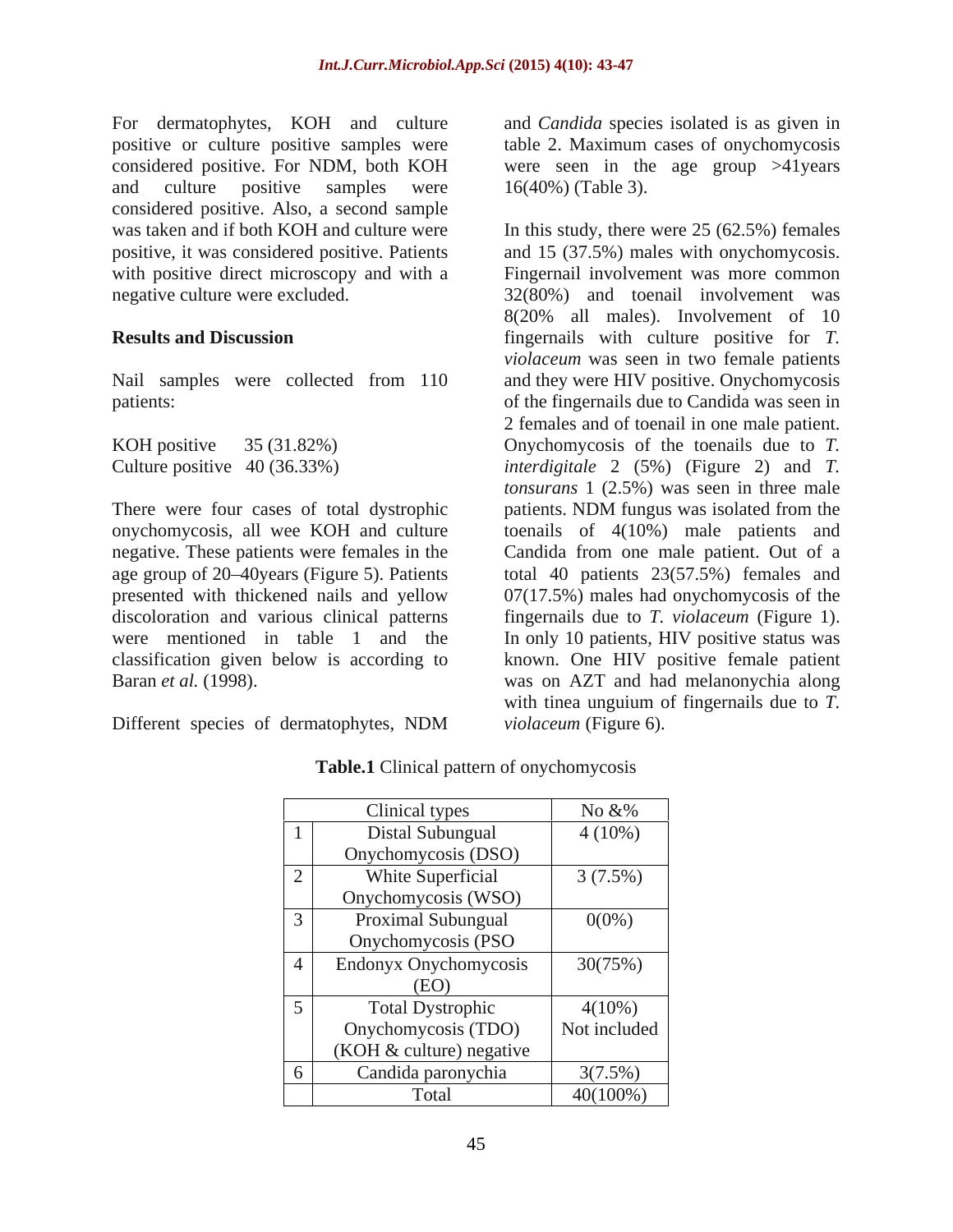### *Int.J.Curr.Microbiol.App.Sci* **(2015) 4(10): 43-47**

| Species          | Number of | Male:  | Percentage |
|------------------|-----------|--------|------------|
|                  | isolates  | Female |            |
| T. violaceum     | 30        | 7:23   | 75         |
| T. interdigitale | 02        | 2:0    | 05         |
| T. tonsurans     | 01        | 1:0    | 2.5        |
| Aspergillus sp   | 02        | 2:0    | 05         |
| Fusarium sp      | 01        | 1:0    | 2.5        |
| Alternaria sp    | 01        | 1:0    | 2.5        |
| Candida          | 02        | 0:2    | 05         |
| albicans         |           |        |            |
| Candida          | 01        | 1:0    | 2.5        |
| parpsilosis      |           |        |            |
| Total            | 40        | 15:25  | 100        |

### **Table 2.**Fungal isolates obtained from 40 cases

**Table.3** Association between age groups, fungal species & site

|            |                 |                          | $\vert$ Age-group $\vert$ T. violaceum $\vert$ T. interdigitale |     | <i>T. tonsurans</i> | NDM | Candida                     |  |
|------------|-----------------|--------------------------|-----------------------------------------------------------------|-----|---------------------|-----|-----------------------------|--|
| (in years) |                 |                          |                                                                 |     |                     |     |                             |  |
|            |                 |                          | Finger   Toe   Finger                                           | Toe | Finger Toe Finger   |     | $\lceil$ Toe   Finger   Toe |  |
|            |                 | <b>Contract Contract</b> |                                                                 |     |                     |     |                             |  |
| $\leq$ 20  |                 |                          |                                                                 |     |                     |     |                             |  |
| $21-40$    | $\overline{10}$ |                          |                                                                 |     |                     |     |                             |  |
| >41        |                 |                          |                                                                 |     |                     |     |                             |  |

There are no prior studies of the prevalence (2012), onychomycosis of the toenail due to Tinea unguium of the toenails due to majority of the cases, there was involvement of fingernails. In end stage dystrophy, it is difficult to isolate the fungus. In a recent In article published by the author, she has *Trichophyton rubrum* from any of the cases mentioned that tinea unguim is the during our study period. So, we can commonest dermatophyte infection in conclude that *T. rubrum* is rare in this region There are no prior studies of the prevalence (2012), onychomycosis of the toenail due to<br>
order matophytes before HIV/AIDS T. violaceum was reported for the first time.<br>
epidemic. The scenario of onychomycosis But, scon a

of dermatophytes before HIV/AIDS *T. violaceum* was reported for the first time. epidemic. The scenario of onychomycosis But, soon after this, two studies have differs from other regions in the world. *T.*  reported onychomycosis of fingernails and *violaceum* dominates in this region, and is toenails (Mapelli *et al.,* 2012). The study responsible for most of the clinical forms. from Bulgaria by Zisova *et al.* (2015) has *Trichophyton rubrum* is predominant in *violaceum*in children below 18 years most of the geographical locations, but here (Zisova *et al.,* 2015). The other study from in Botswana, more than 90% cases of tinea Cameroon by Minkoumou *et al.* (2012), has unguium are due to *T. violaceum* and in reported onychomycosis due to *T. violaceum* mentioned about onychomycosis due to *T.*  of both of fingernails andtoenails.

Botswana (Thakur, 2015). of Africa. This is the predominant species of the present study didn't isolate onychomycosis from most of the geographical areas of the world.